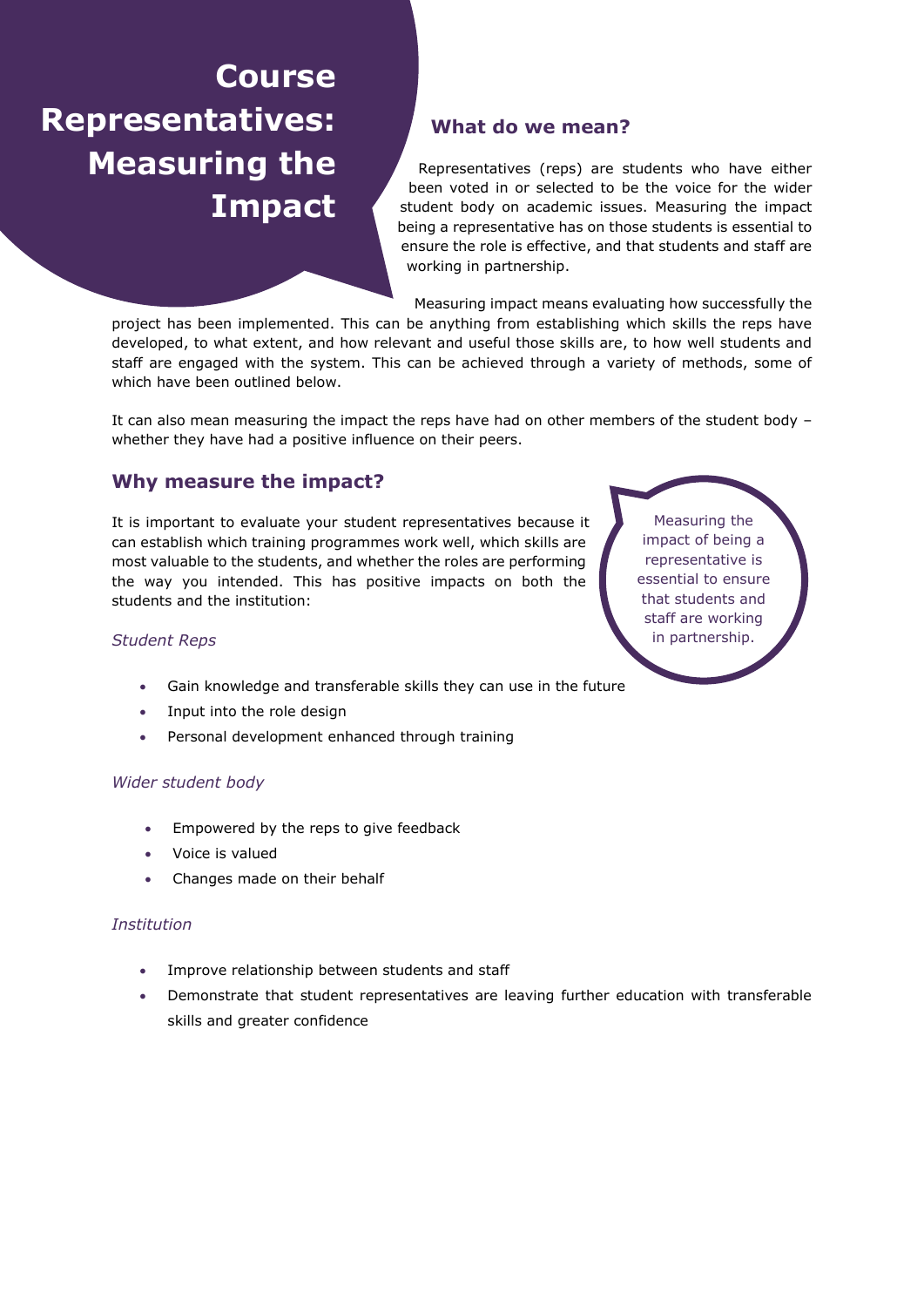## **Where to start**

There are a number of different methods you can use to start measuring the impact being a representative has on your learners.

#### *Surveys*

**Asking your reps how they feel their skills have developed over the course of a year is a simple and effective method of measuring impact.** Create a survey which asks students to rank how confident they feel with a range of skills at the beginning of the year, and then ask them to fill it in again towards the end. This will give you quantitative data to establish which skills improved the most, and can inform you where improvements need to be made in future years.

The skills you analyse can include public speaking, time management, negotiation, teamwork, and skills within committees. In the survey, you should also give learners an opportunity to make further open comments about being a representative, such as what they are looking forward to, or what they are concerned about. It is important to allow students to give this sort of feedback, because it could change what you plan for the year ahead.

You should think about how you will give out the surveys and gather information from them. If you have an event for all your representatives at the beginning of the year, perhaps a paper copy will ensure high engagement. Using online surveys may make it more accessible for part-time and distance learners.

#### *Focus groups*

Providing students with a simple survey may not collect all the information you truly require to

Asking students which skills they feel have been improved is not the same as asking which skills they have found most valuable to develop.

meaningfully measure impact. **Gathering information from the reps in person is an effective way to discuss how they feel they have been supported** and what more could be done. For example, asking them which skills they feel have been improved is not the same as asking which skills they have found most valuable to develop.

If you choose to run focus groups, make sure they are structured to avoid students feeling like they are a waste of time. If a particular aspect of a survey you have given has yielded poor results, for example, you can use a focus group to try and establish the reasons behind this.

Also consider the timing during the year – give students long enough in the role to establish what they want to raise, but not so long that there is not enough time for any issues to be resolved within

that year. Decide whether one focus group is enough in a year, or whether you would need more frequent meetings. Perhaps feedback could form part of other meetings you already have with your reps.

It may be that the reason students are not getting the most of their role as a rep is because of a lack of understanding. If you can ask students in a focus group what being a rep means to them, you can gather how much they have understood their role.

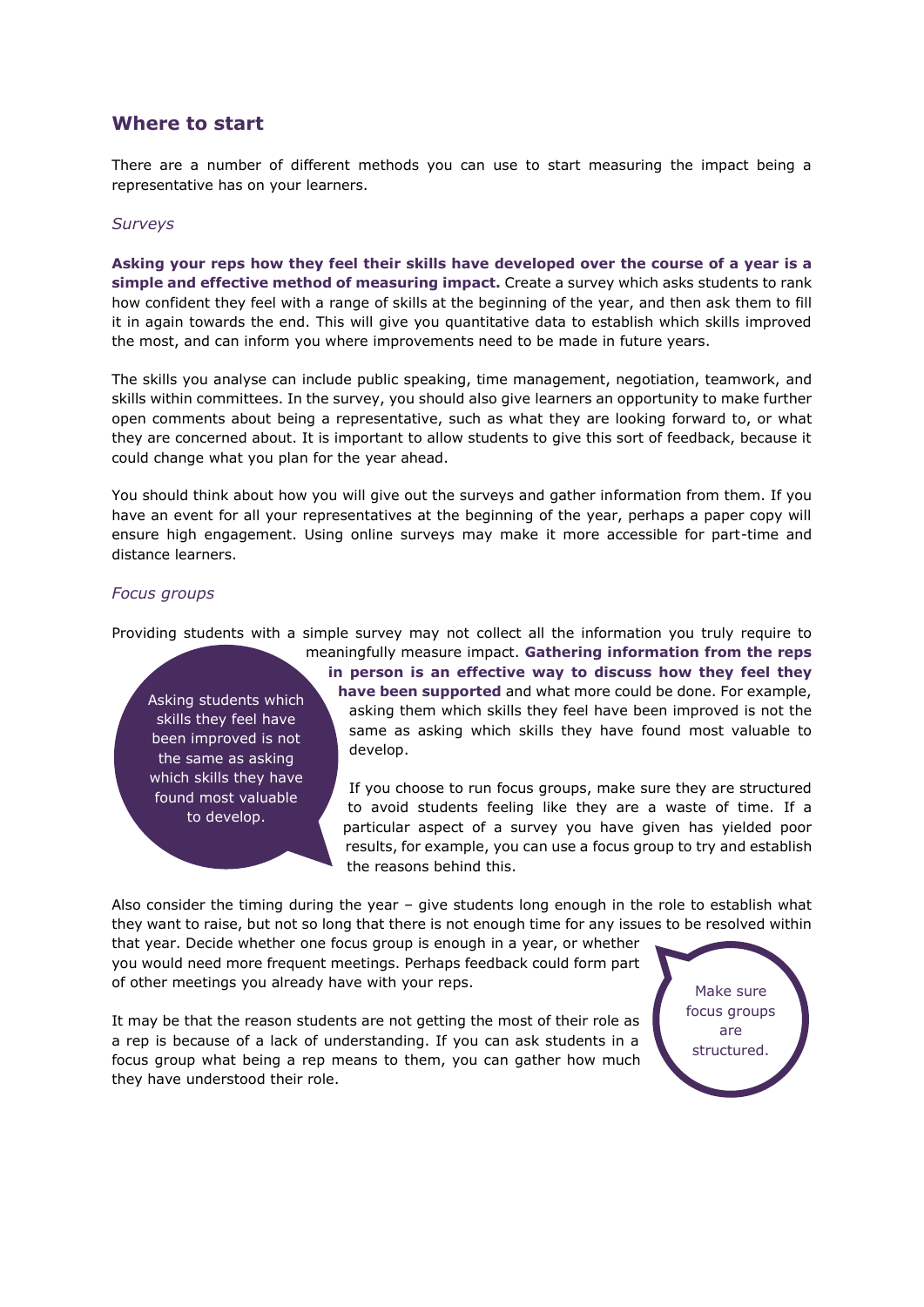#### *Handbook*

Many institutions put together handbooks for their students, which they can work through throughout the year, and refer back to as necessary. This could be a useful method to track their progress, and assess the impact the role has had on them.

The handbook should fundamentally outline what it is to be a rep, what the responsibilities are, and any rewards that you have in place. If you want to use it as a tool to measure impact, though, it needs to include activities the students can complete throughout the year. You can then go through these with your reps at the end of their term to see how they have performed.

#### *Student Learning Experience Questions*

Asking your reps some SLE questions at the beginning and end of the year, and seeing how their answers improve, is a really effective way of measuring their improvement. Self-assessment in the medium of a survey is excellent if you want to measure how the students feel they have grown, but this method is more effective if you want to test their knowledge.

SLE questions are scenarios you pose and ask the reps how they would respond. This can either be a written exercise, or a group discussion. It is a valuable tool for not only assessing their skills, but also a way of training them at the beginning of the year to get them more comfortable with what their role entails.

> If staff are engaged, students will be too.

#### *Staff input*

It is useful to gather information from the staff who work with the reps, as they may have a different view to the students about how well the system is working. Ask tutors whether they think the reps are active, and whether there is anything else they feel they should know to support them more effectively.

**The relationship between staff and students is important for maintaining a representative structure**, so it is vital that the staff are informed and keen to support their reps. If the staff are engaged, it is more likely the students will be too.

## **Next Steps**

Simply gathering the information is not enough to effectively measure the impact – the results must be evaluated to establish which steps must be taken next.

If you have found that there are certain skills students are struggling to develop over the course of a year, plan how you will combat this. Find out what the cause of the problem is, and work from there. Is it a lack of training for the students, or a lack of support from the staff? Ensure both groups are engaged in the initiative, and are working together towards the same goals.

If there are particular skills with which students appear to be struggling, there are some ideas for workshops you can run in the resources section below.

After your workshops, you should ask students for feedback to see whether they found it useful and have learned anything. This can then be used to strengthen any other feedback you have gathered from students to measure the impact of being a rep.